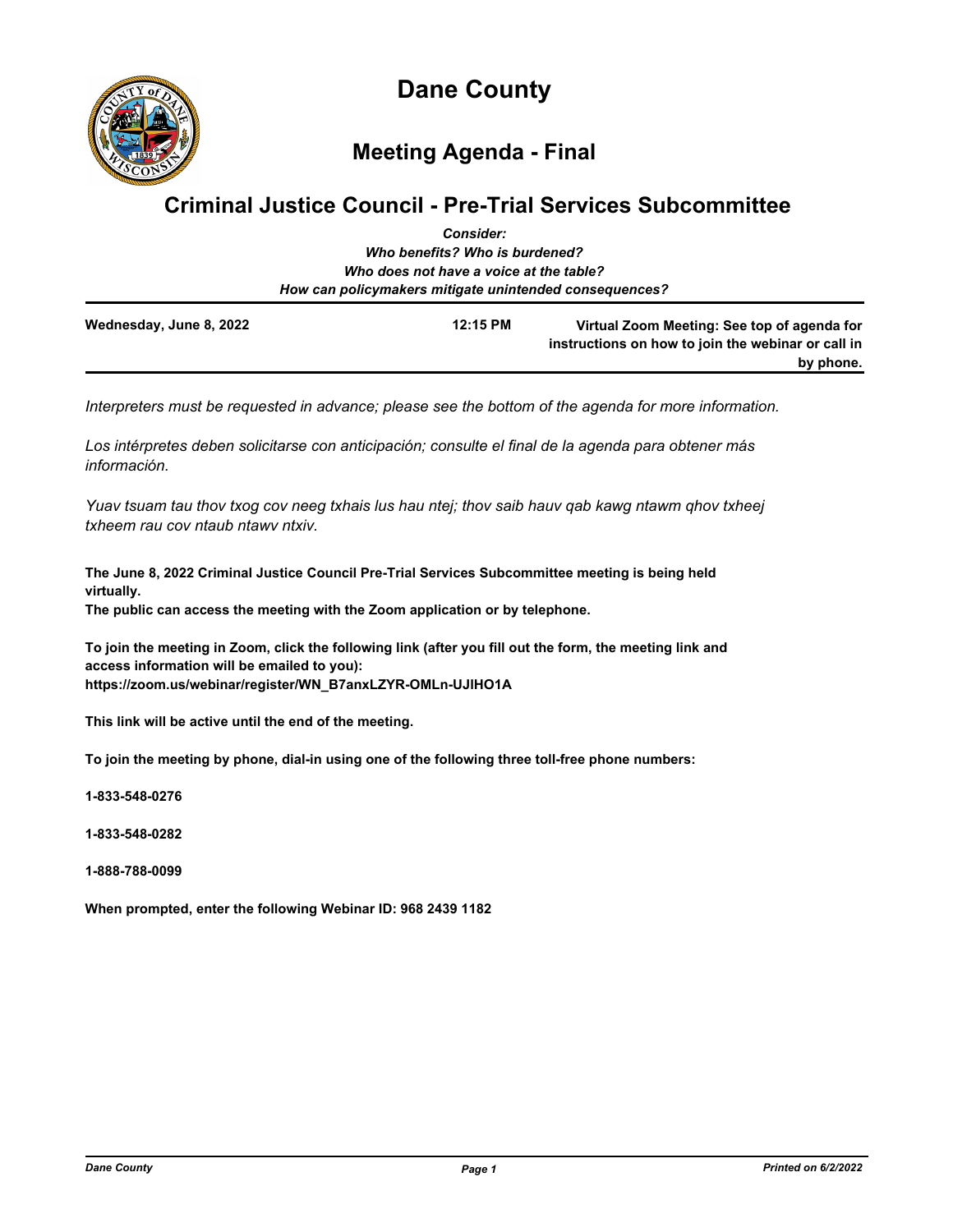**If you want to submit a written comment for this meeting, or send handouts for subcommittee members, please send them to: menard.lindsay@countyofdane.com**

**PROCESS TO PROVIDE PUBLIC COMMENT: ANY MEMBERS OF THE PUBLIC WISHING TO REGISTER TO SPEAK ON/SUPPORT/OPPOSE AN AGENDA ITEM MUST REGISTER USING THE LINK ABOVE (even if you plan to attend using your phone).**

**In order to testify (provide public comment), you must be in attendance at the meeting via Zoom or phone, you will then either be unmuted or promoted to a panelist and provided time to speak to the body. Registrations to provide public comment will be accepted until 30 minutes prior to the beginning of the meeting.**

## **A. Call To Order**

*Notified Absent: Carlo Esqueda*

## **B. Consideration of Minutes**

MINUTES OF THE APRIL 13, 2022 CRIMINAL JUSTICE COUNCIL - PRE-TRIAL SERVICES SUBCOMMITTEE **1.** [2022 MIN-085](http://dane.legistar.com/gateway.aspx?m=l&id=/matter.aspx?key=23001)

[2022 MIN-085](http://dane.legistar.com/gateway.aspx?M=F&ID=04b48b57-0ddf-496d-a480-4001cb6b20bb.pdf) *Attachments:* [4.13.22 CJC Pre-Trial Registrations](http://dane.legistar.com/gateway.aspx?M=F&ID=41c2a554-a993-4c37-9d65-8fe1480fb3c3.pdf)

#### **C. Action Items**

*NONE*

#### **D. Presentations**

*NONE*

#### **E. Reports to Committee**

- 1. PSA Legacy Site: Dane County
- 2. Community conversation planning
- 3. Pretrial Office
- 4. Future research